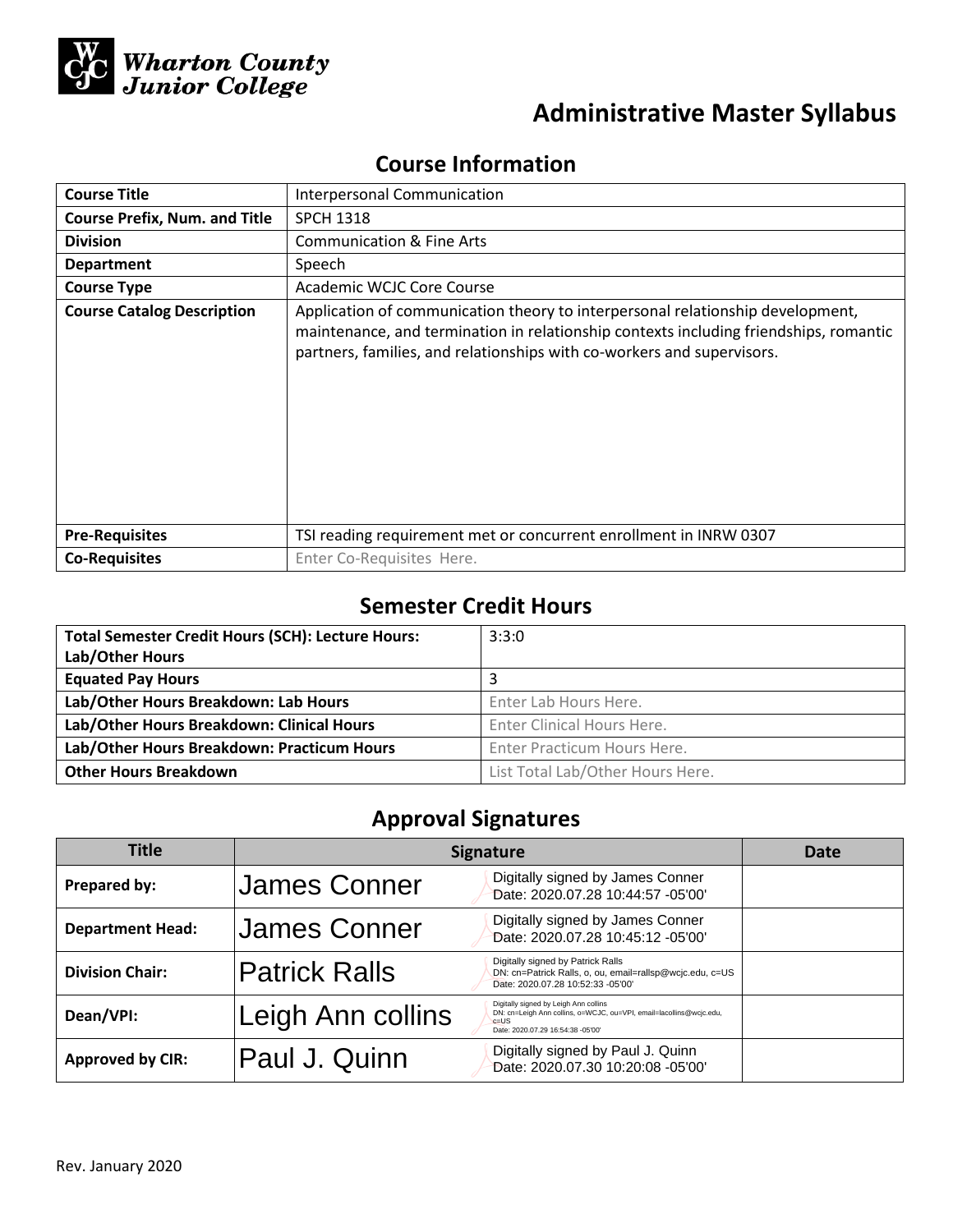# **Wharton County<br>Junior College Additional Course Information**

**Topical Outline:** Each offering of this course must include the following topics (be sure to include information regarding lab, practicum, and clinical or other non-lecture instruction).

The Self Communication Apprehension Perception Listening Principles of verbal messages Principles of nonverbal communication Conversation Relationship Development and Deterioration Relationship Maintenance and Repair Conflict Resolution

#### **Course Learning Outcomes:**

#### **Learning Outcomes – Upon successful completion of this course, students will:**

1. Exhibit understanding of interpersonal theories and principles.

2. Demonstrate ability to analyze and critique verbal and nonverbal interactions in mediated and face-to-face contexts.

3. Identify perceptual processes as they relate to self and others.

4. Demonstrate critical thinking ability by effectively researching, evaluating, and applying communication theories in oral and/or written assignments.

5. Demonstrate understanding of the relevance of cross-cultural, co-cultural, gender and age influences on human communication.

6. Demonstrate ability to identify, evaluate, and apply conflict styles and conflict management techniques in dyads and/or groups.

7. Identify types of and barriers to effective listening

#### **Methods of Assessment:**

- Exam
- Written papers
- Oral presentations
- Group work

# **Required text(s), optional text(s) and/or materials to be supplied by the student:**

Joseph Devito, "Messages of Interpersonal Communication", 6thEdition

#### **Suggested Course Maximum:**

25

#### **List any specific or physical requirements beyond a typical classroom required to teach the**

#### **course.**

Smart classroom with podium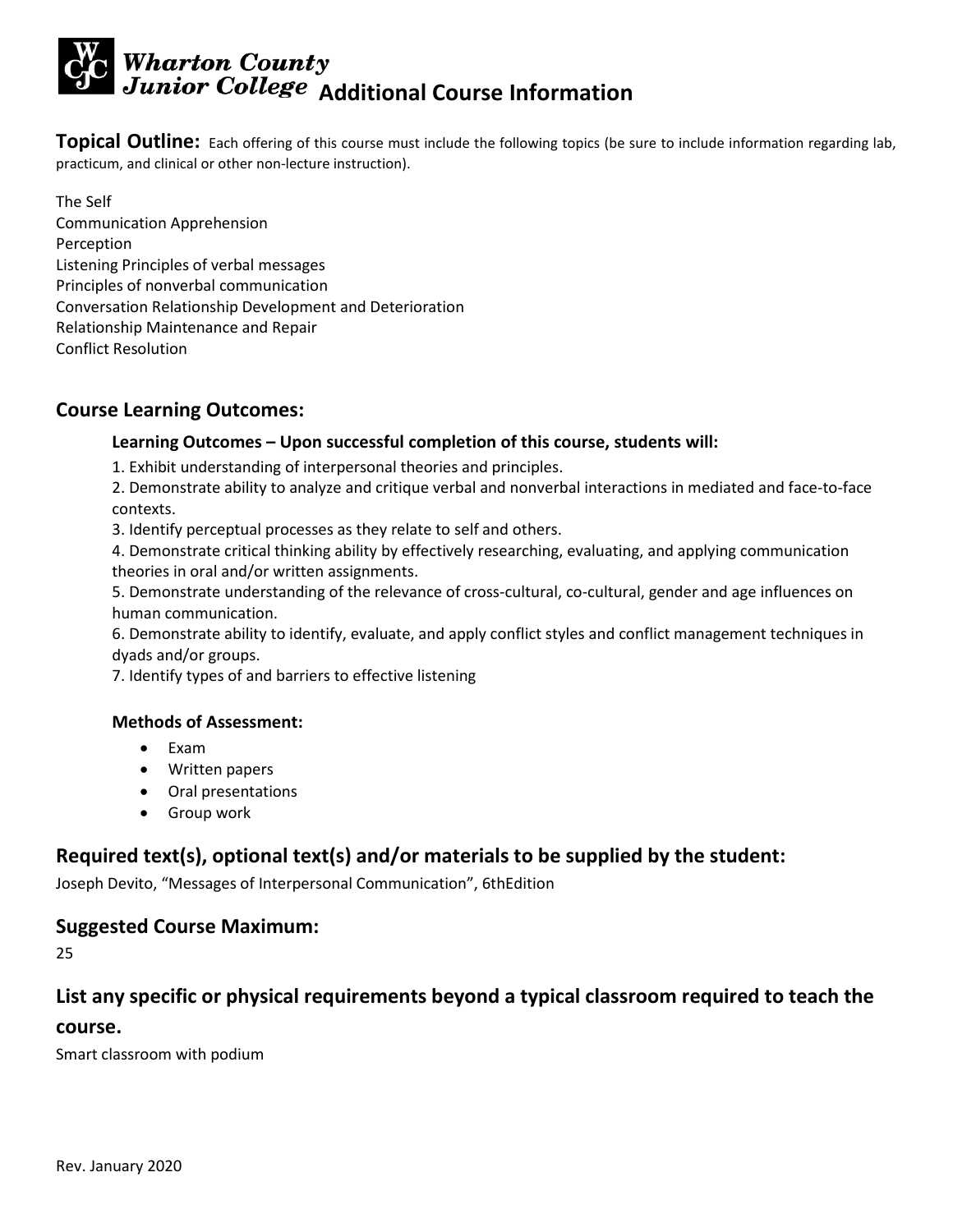

**Course Requirements/Grading System:** Describe any course specific requirements such as research papers or reading assignments and the generalized grading format for the course.

The course is primarily a lecture course which may include group presentation assignments and individual oral reports (at least 20%), as well as written papers (at least 10%) and exams/written assignments (at least 70%). The grading scale for the class is as follows:

90–100(A) 80-89(B) 70-79(C) 60-69(D) Below 60(F)

#### **Curriculum Checklist:**

☐**Administrative General Education Course** (from ACGM, but not in WCJC Core) – No additional documents needed.

☒**Administrative WCJC Core Course**. Attach the Core Curriculum Review Forms

☒Critical Thinking

☒Communication

□Empirical & Quantitative Skills

☒Teamwork

☐Social Responsibility

☒Personal Responsibility

☐**WECM Course** -If needed, revise the Program SCANS Matrix and Competencies Checklist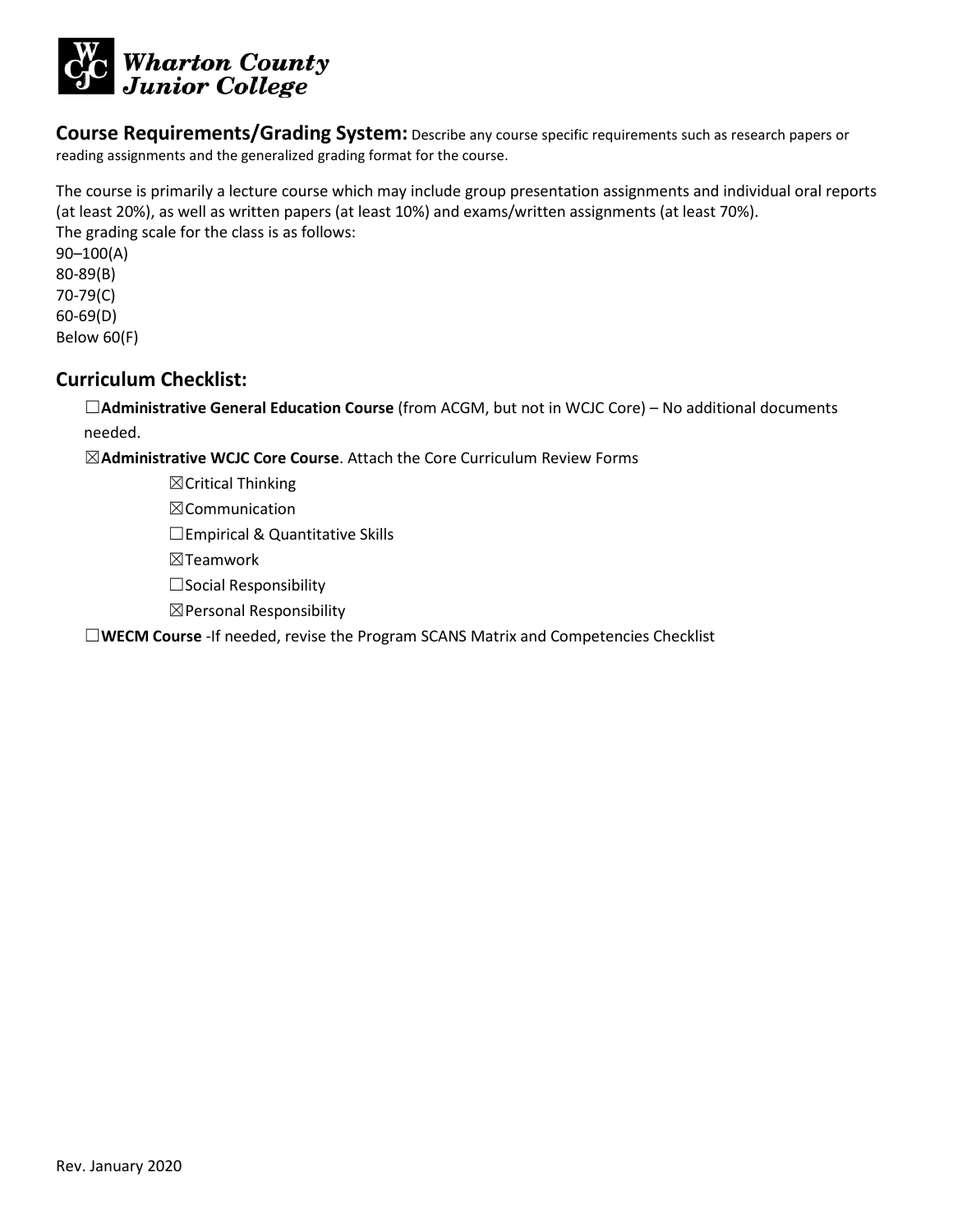

## **Foundational Component Area:** Core 090: Component Area Option

# **Course Prefix & Suffix:** SPCH 1318

# **Core Objective:**

**Critical Thinking Skills**—to include creative thinking, innovation, inquiry, and analysis, evaluation and synthesis of information

# **Student Learning Outcome Supporting Core Objective***:*

| <b>SLO Status</b> | <b>Student Learning</b><br><b>Outcome (SLO)</b> | <b>Learning Activity</b>   | <b>Assessment</b>                   |
|-------------------|-------------------------------------------------|----------------------------|-------------------------------------|
| <b>State</b>      | Demonstrate critical                            | Class discussion/lecture   | quiz/exam                           |
| Mandated          | thinking ability by                             | Relationship breakdown     | paper rubric                        |
|                   | effectively                                     | paper                      | presentation rubric                 |
|                   | researching,                                    | Oral presentation of class | peer assessment                     |
|                   | evaluating, and                                 | material                   |                                     |
|                   | applying                                        | <b>Group Activity</b>      |                                     |
|                   | communication                                   |                            |                                     |
|                   | theories in oral and/or                         |                            |                                     |
|                   | written assignments.                            |                            |                                     |
| <b>State</b>      | Exhibit understanding                           | Class discussion/lecture   | quiz/exam                           |
| Mandated          | of interpersonal                                | Oral presentation of class | rubric (presentation or case study) |
|                   | theories and                                    | material                   | peer assessment                     |
|                   | principles.                                     | Group activity             |                                     |
|                   |                                                 | Case study                 |                                     |
| <b>State</b>      | Identify perceptual                             | Class discussion/lecture   | quiz/exam                           |
| Mandated          | processes as they                               | Oral presentation of class | rubric (presentation or case study) |
|                   | relate to self and                              | material                   | peer assessment                     |
|                   | others.                                         | Group activity             |                                     |
|                   |                                                 | Case study                 |                                     |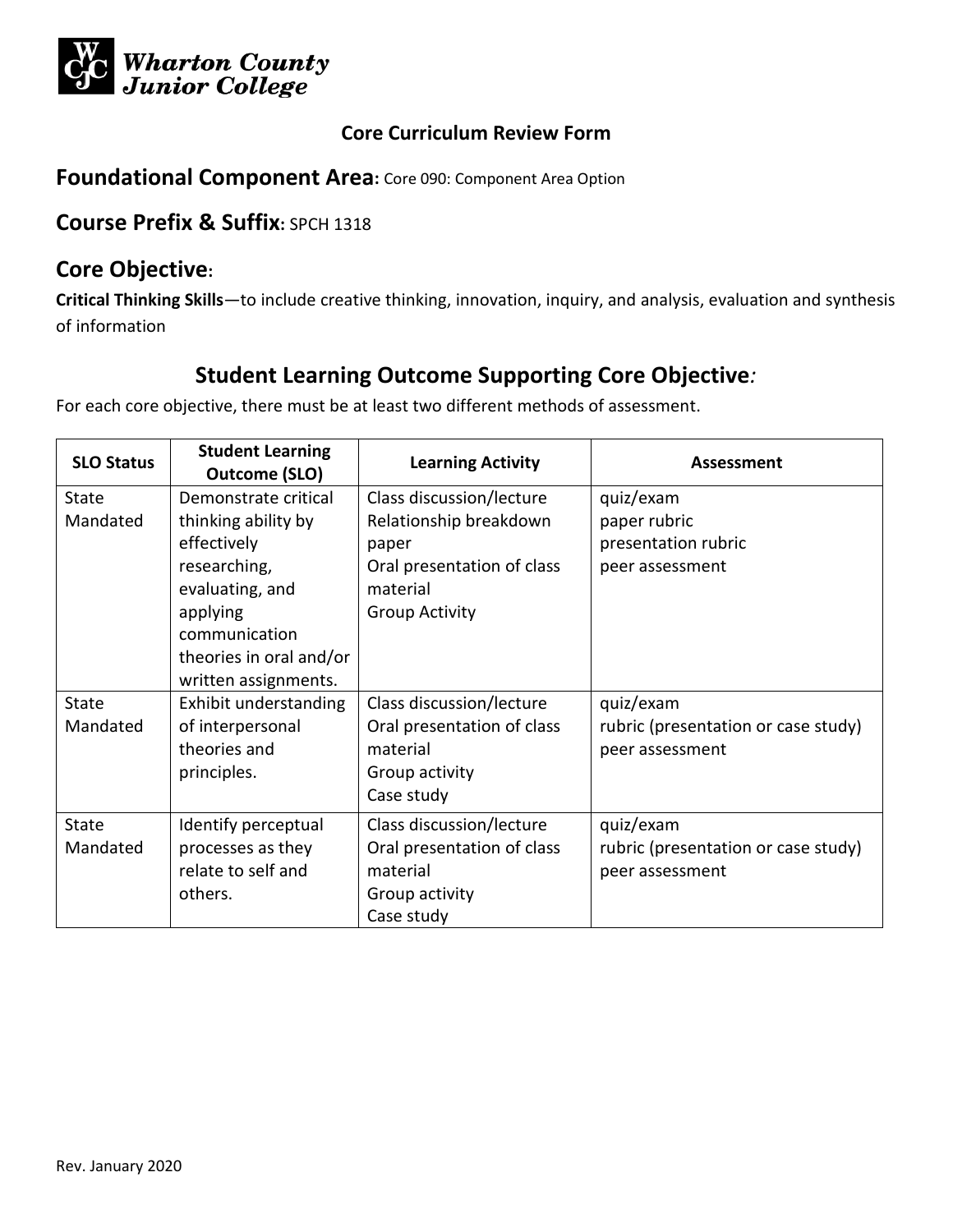

## **Foundational Component Area:** Core 090: Component Area Option

# **Course Prefix & Suffix:** SPCH 1318

# **Core Objective:**

**Communication Skills**—to include effective development, interpretation and expression of ideas through written, oral and visual communication

# **Student Learning Outcome Supporting Core Objective***:*

| <b>SLO Status</b> | <b>Student Learning</b><br>Outcome (SLO) | <b>Learning Activity</b>  | Assessment                 |
|-------------------|------------------------------------------|---------------------------|----------------------------|
| State             | Demonstrate ability to                   | Relationship Breakdown    | Rubric (paper, video clip) |
| Mandated          | analyze and critique                     | assignment                | Quiz/exam                  |
|                   | verbal and nonverbal                     | Video Clip analysis       | worksheet                  |
|                   | interactions in                          | Text message transcript   |                            |
|                   | mediated and face-to-                    | analysis                  |                            |
|                   | face contexts.                           | Class/lecture discussion  |                            |
|                   |                                          | Outside class observation |                            |
|                   |                                          | Case study                |                            |
| <b>State</b>      |                                          |                           |                            |
| Mandated          |                                          |                           |                            |
|                   |                                          |                           |                            |
|                   |                                          |                           |                            |
|                   |                                          |                           |                            |
| <b>State</b>      |                                          |                           |                            |
| Mandated          |                                          |                           |                            |
|                   |                                          |                           |                            |
|                   |                                          |                           |                            |
|                   |                                          |                           |                            |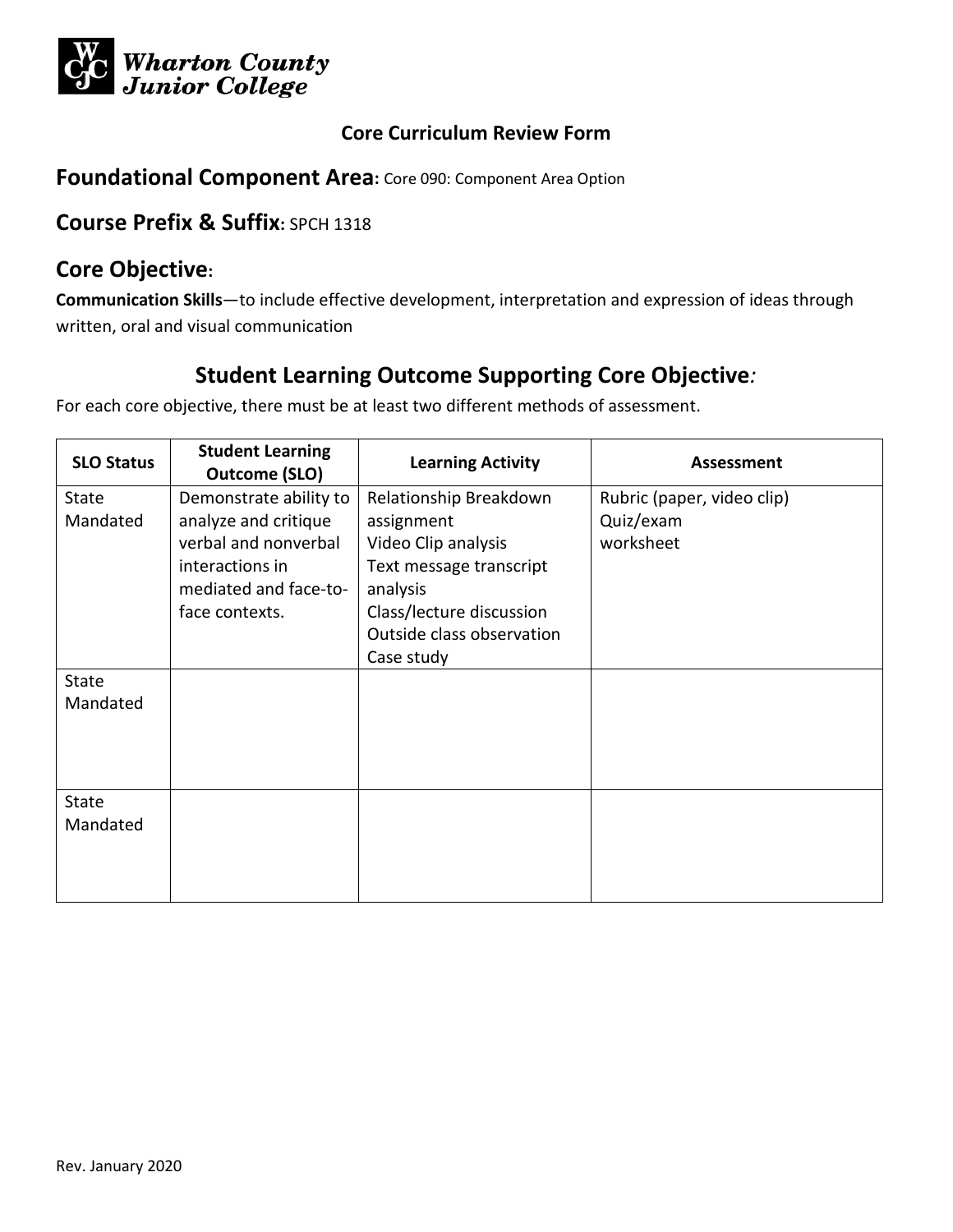

## **Foundational Component Area:** Core 090: Component Area Option

# **Course Prefix & Suffix:** SPCH 1318

# **Core Objective:**

**Teamwork**—to include the ability to consider different points of view and to work effectively with others to support a shared purpose or goal

# **Student Learning Outcome Supporting Core Objective***:*

| <b>SLO Status</b> | <b>Student Learning</b><br>Outcome (SLO) | <b>Learning Activity</b>   | Assessment                          |
|-------------------|------------------------------------------|----------------------------|-------------------------------------|
| <b>State</b>      | Demonstrate ability to                   | Class discussion/lecture   | quiz/exam                           |
| Mandated          | identify, evaluate, and                  | Oral presentation of class | rubric (presentation or case study) |
|                   | apply conflict styles                    | material                   | peer assessment                     |
|                   | and conflict                             | Group activity             |                                     |
|                   | management                               | Case study                 |                                     |
|                   | techniques in dyads                      |                            |                                     |
|                   | and/or groups.                           |                            |                                     |
| Choose a          | Insert SLO (from                         | Provide a brief name and   | Provide a brief name and            |
| SLO status.       | Administrative Master                    | description of the sample  | description of the sample quiz,     |
|                   | Syllabi)                                 | learning activity.         | exam, rubric, assignment, etc. for  |
|                   |                                          |                            | assessing the objective.            |
|                   |                                          |                            |                                     |
| Choose a          | Insert SLO (from                         | Provide a brief name and   | Provide a brief name and            |
| SLO status.       | <b>Administrative Master</b>             | description of the sample  | description of the sample quiz,     |
|                   | Syllabi)                                 | learning activity.         | exam, rubric, assignment, etc. for  |
|                   |                                          |                            | assessing the objective.            |
|                   |                                          |                            |                                     |